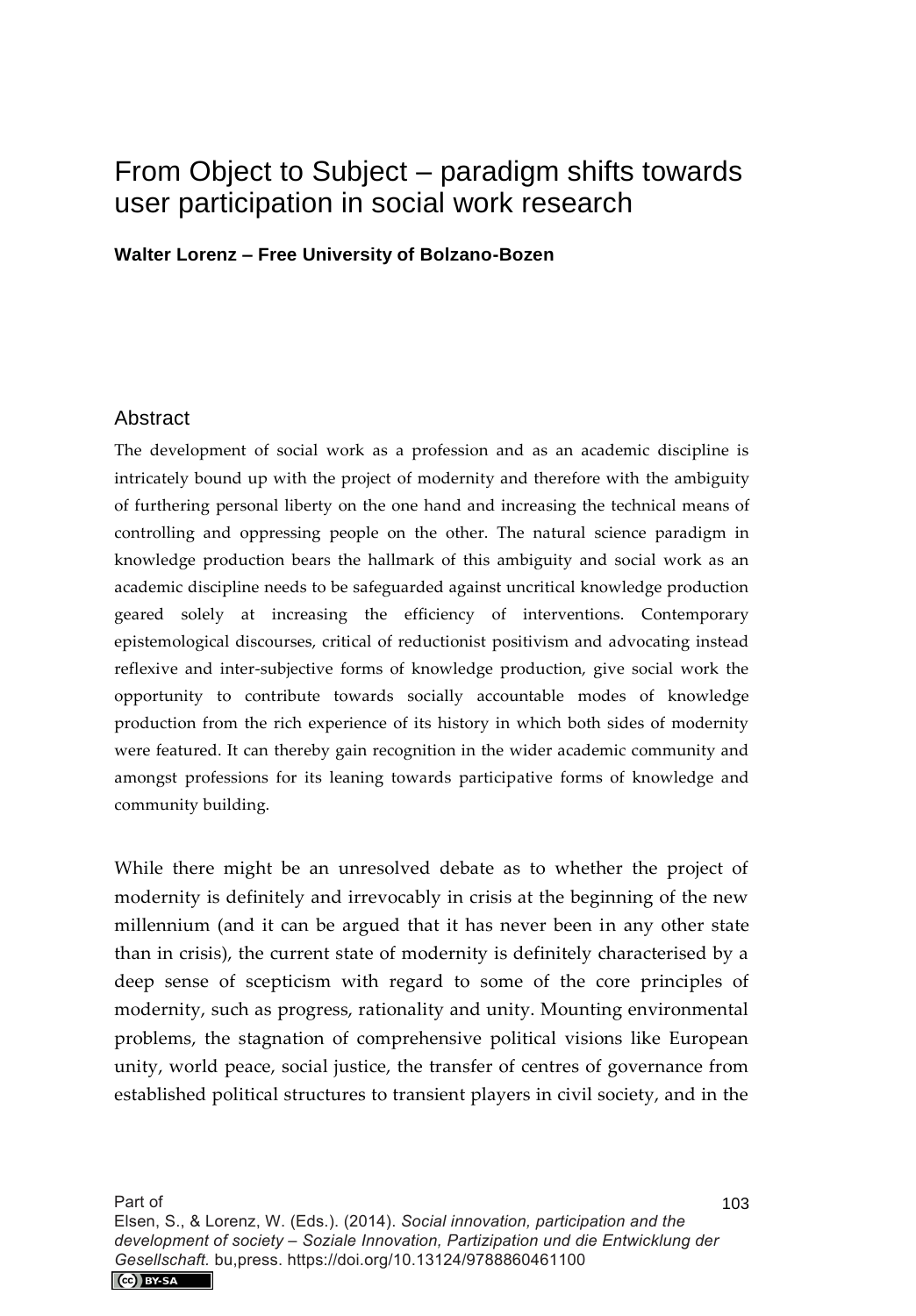economic sphere the polycentricism of the *free market mentality* with the concomitant cultural relativism of more or less equally authoritative knowledge sources (exemplified by the plethora of sources of information on the internet) are phenomena that contribute to a widespread sense of disorientation and fluidity in contemporary societies (Bauman, 2000). Correspondingly, current academic debates (e.g. Hutton & Giddens, 2000) are ambivalent as to whether these changes can once more be brought in line with core values of modernity through a heightened effort to apply principles of rationality or more reflexivity, or whether one has to be resigned to scepticism concerning an ultimately unpredictable world that is running out of (central) control. And as with the origins of modernity, the ambiguity – or dialectic (Horkheimer & Adorno, 2002) – of promises and threats associated with modernity becomes highly polarised: on the one hand the unpredictability of non-linear developments in society, politics, but also in the economy and even in science contains the potential for increased individual liberation and authenticity, generating new centres of power and authority through social movements and through individuals asserting their autonomy more confidently in private and public contexts; on the other hand phenomena such as the further weakening of established centres of power and the dissolution of boundaries, the fragmentation of traditional systems of belonging and of common values conjure up the growing threat of new forms of oppression from global commercial organisations, from terrorism, irrationalism and corruption.

These controversies over the significance and orientation of modernity are closely associated with changes in the prevailing modes of knowledge production. Towards the end of the last century a group of scholars in the field of science policy studies around Michael Gibbons (Gibbons et al., 1994) sought to identify the new trends as *Mode 2 knowledge production*, characterised by transdisciplinarity, heterogeneity and reflexivity combined with greater social accountability. This mode pays attention to the context of the application of knowledge and operates a novel form of quality control that includes a wide variety of stakeholders and emphasises the importance of reflexive processes conducted from a multiplicity of viewpoints (Hessels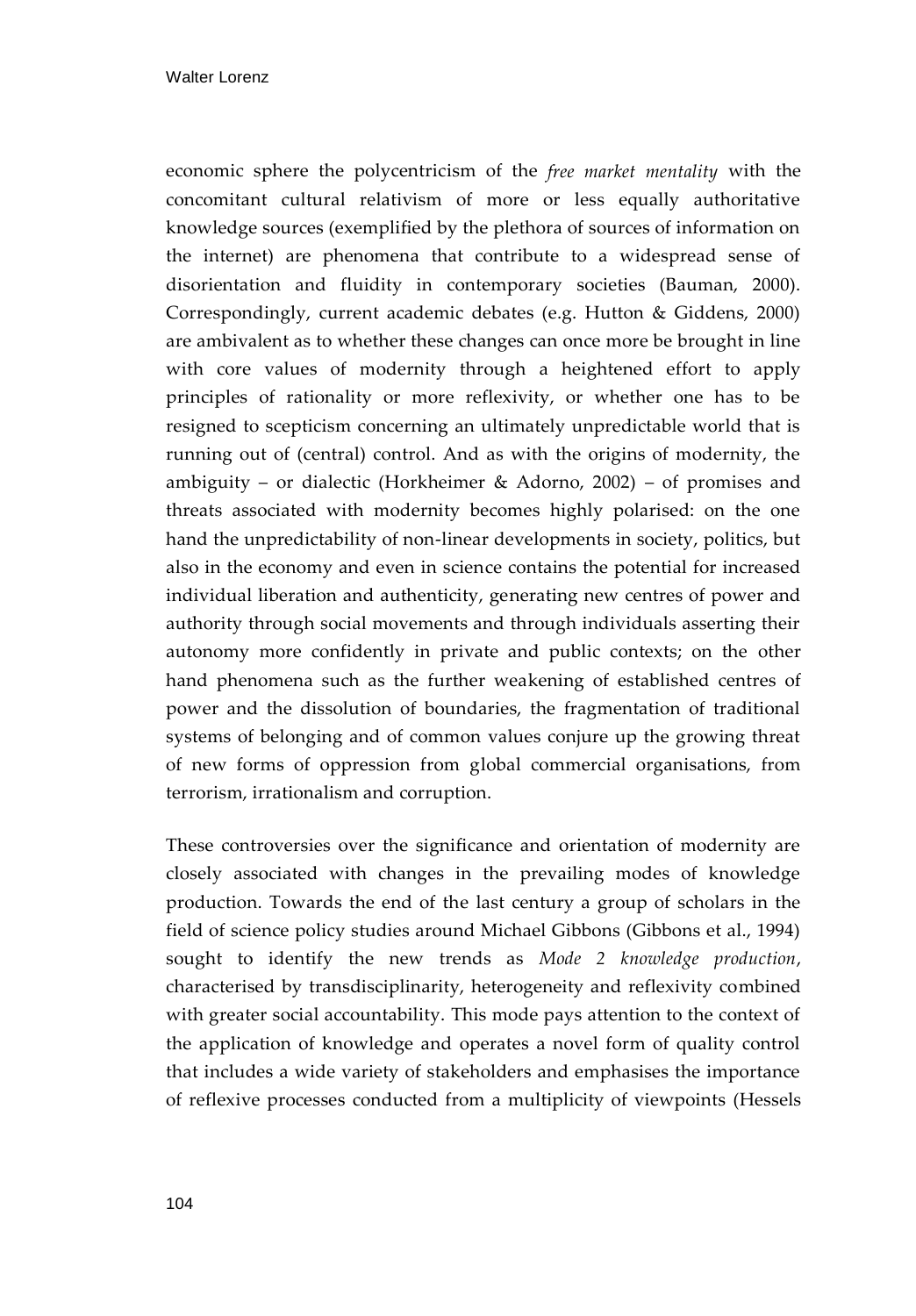& van Lente, 2008). It therefore corresponds to the fundamental shifts in the meaning of modernity, which can be summarised either as post-modernity, *second modernity* or as *reflexive modernity* (Beck, Giddens & Lash, 1994). These shifts amount to a de-differentiation of social spheres that operated hitherto within the distinct boundaries of state, economy and culture so that these boundaries have become increasingly *liquid* (Bauman, 2000).

Altogether, Mode 2 takes account of those changes and differs from Mode 1 by its *democratic* orientation; where the traditional paradigm had relied on the propositional knowledge production of privileged academic centres and their autonomy, the legitimacy of those established *seats of knowledge* is coming more and more under criticism for being unaccountable and often irrelevant. Practice orientation is taking on greater importance, both in terms of the rootedness of enquiries into *real problems* (and hence into needs, rather than into the problems as defined as such by academics) and in terms of the immediate use that can be made of them. Above all, Mode 2 science means, as Novotny puts it, asking the question in all areas of knowledge production, "where is the place of people in all our knowledge?" [\(http://helga](http://helga-nowotny.eu/downloads/helga_nowotny_b59.pdf)[nowotny.eu/downloads/helga\\_nowotny\\_b59.pdf\)](http://helga-nowotny.eu/downloads/helga_nowotny_b59.pdf). These changes pose a considerable challenge to established academic disciplines, which while having always been practice oriented, had made knowledge generation the exclusive domain of experts who had the right to use their own parameters for what counted as practice-relevant. Medicine is one such example, where the paradigm of *established medicine*, with its distinct theoretical schools, which had determined the course of research and practice, is losing its monopoly and is giving way to *evidence-based* pragmatism (Duggal & Menkes, 2011). Economics is the latest victim of a widespread critique of its abstract self-centredness and hubris (where, however, it seems that evidence-based approaches have not yet taken hold).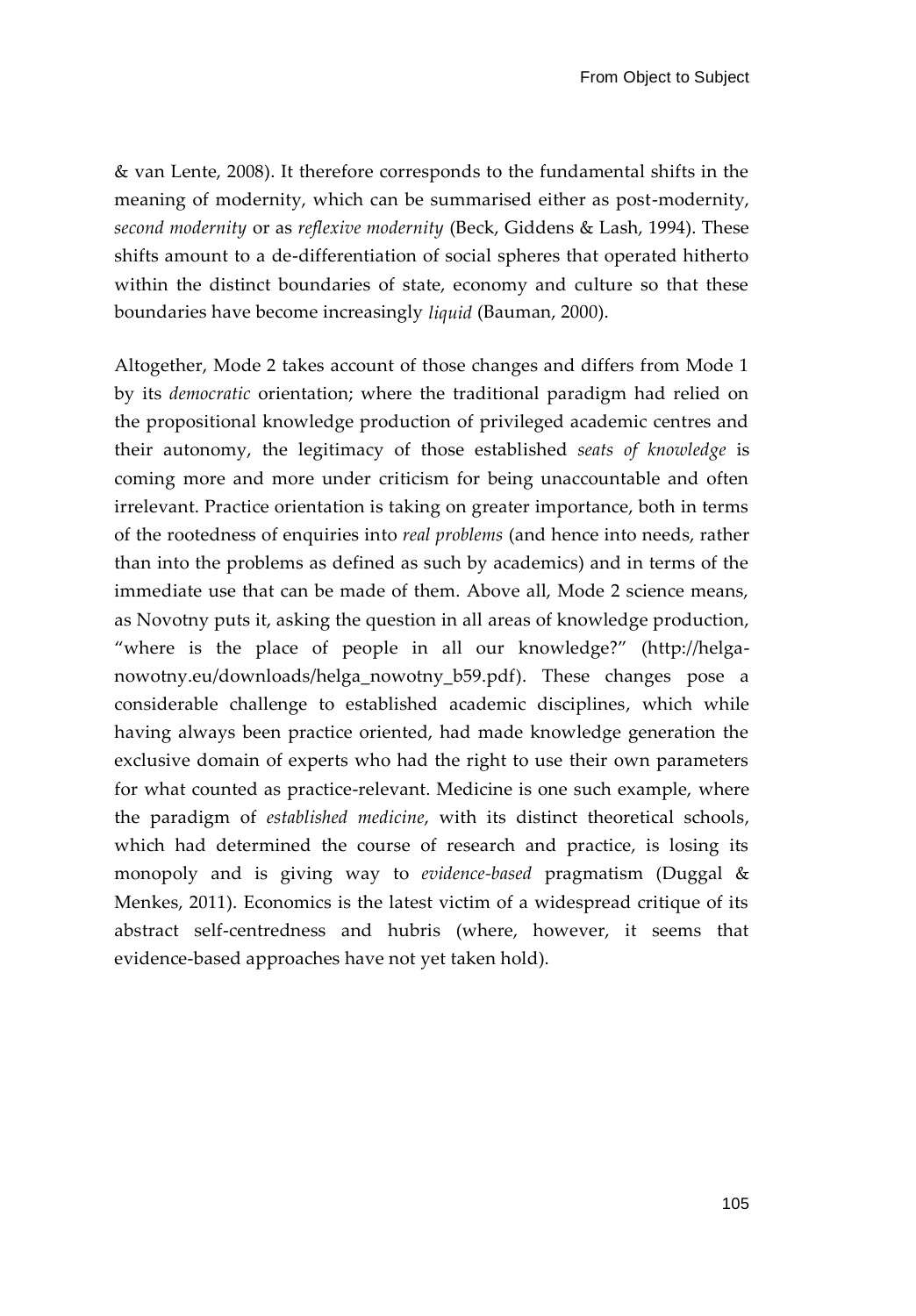These recent developments are having a great significance for social work $^{\text{1}},$ both in terms of the questions that are being raised concerning its genuine academic character and in relation to the validity of its mode of knowledge production. It can be argued that while social work as an academic discipline has always found it difficult to be taken seriously on account of its strong practice orientation, it now has a chance to contribute to the definition and development of new models of knowledge production which refer to the importance of diverse practice contexts and particularly to the role of service users. However, with all those changes and uncertainties, the role of *evidence* and of validity of research results becomes more acute and needs to be examined more closely before associating social work simply with fashionable trends. Social work can lead such developments precisely because of its concern for practice-relevant and ethically well-grounded knowledge.

Broadly speaking, the growing demand for more research efforts in social work (Fook, 2004) reflects two opposing trends, one that seeks to firmly establish an epistemology (with a corresponding research regime) that would represent the distinctness of social work as an academic discipline in its own right, largely based on the paradigm of positivism and corresponding to an affirmation of the *Mode 1* principles of knowledge production (Thyer, 1993), and one that emphasises the role of practitioners and of service users, often in collaboration, in the definition of research topics and the construction of practice-oriented knowledge that pays less attention to academic disciplinary or professional boundaries (Gray & Schubert, 2010).

The former trend is partly associated with the fact that social work has become established at the university level in more and more countries and has to *justify* its existence in the academic context through research methods and projects that are considered to be *scientific mainstream*, partly with the

j

<sup>1</sup> in this contribution the term 'social work' will be used in a generic sense, unless specified, to comprise also traditions of community work, social pedagogy and social care.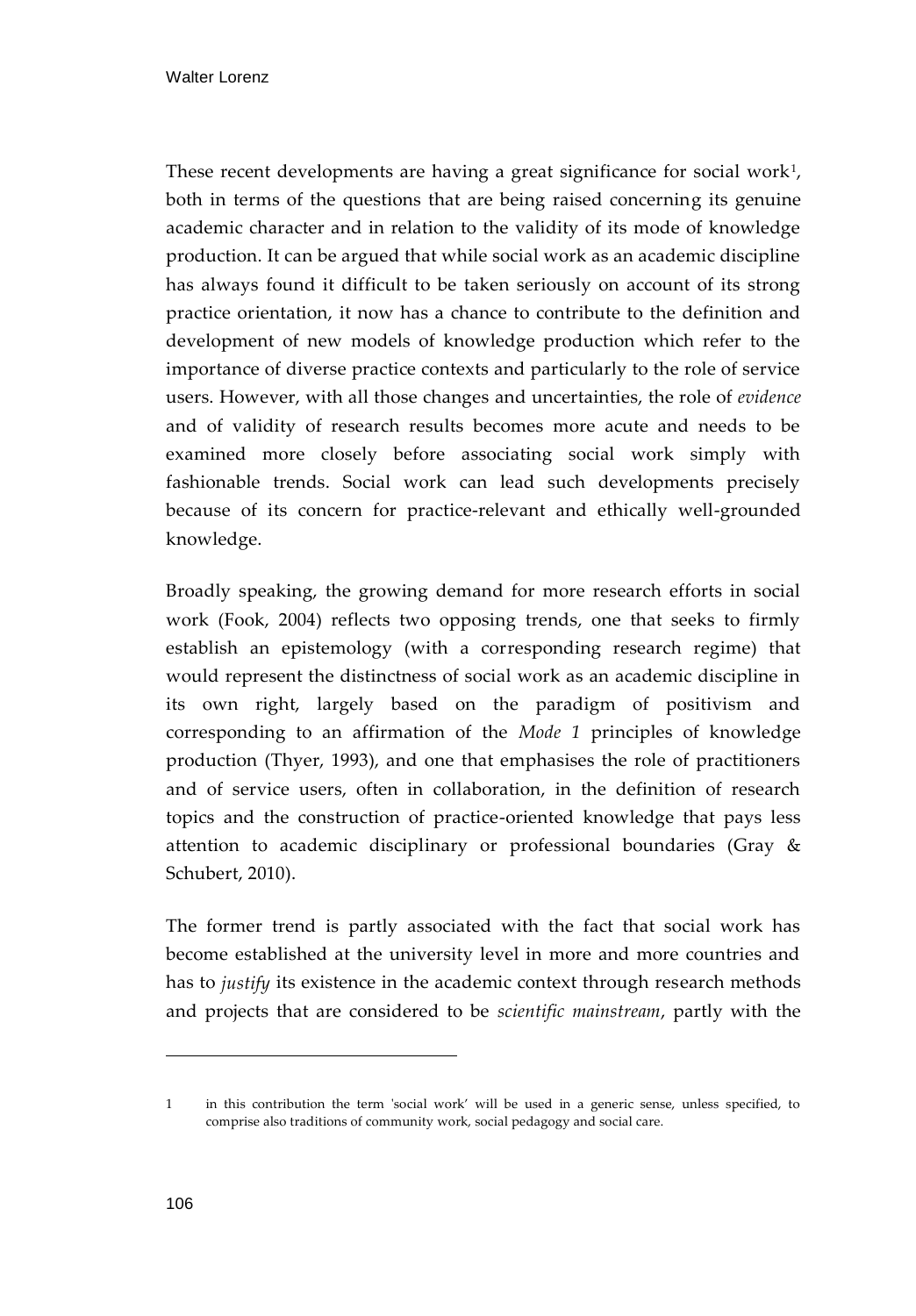pressure from social policies that exhort practitioners to operate more with cost-effective intervention methods with clearly defined outcome measures. Thyer (1993 & 1996), one of the early and chief protagonists of empirical scientific research approaches to social work interventions in the Englishspeaking world, seeks to place the academic discipline of social work in line with the positivist-empirical research methodology which he considers constitutive for instance of modern medical practice. Reference is made to the electronic availability of a vast number of empirical studies in the fields of health, social welfare and criminal justice through the websites of the Campbell Collaboration [\(www.campbellcollaboration.org.\)](http://www.campbellcollaboration.org/) and the Cochrane Collaboration [\(www.cochrane.org\)](http://www.cochrane.org/) which should be consulted by social workers when making their assessments of intervention methods based on scientific evidence of their effectiveness in particular circumstances. Thyer argues that clients have a right to be offered effective treatment and that it should be the hallmark of professionalism to first resort to proven modes of intervention that achieve measurable outcomes before considering alternatives. He contrasts his avowed line of *realism* with that of social constructionism which, when it contests the existence of objective reality, he dismisses as being equal to *solipsism*, i.e. the position that knowledge outside one's mind is inherently uncertain (Thyer, 1995). The importance of empirical evidence would however necessitate a considerable increase also in experimental research of which a study of US doctoral theses from 1998 to 2008 showed still relatively little sign (only 7 per cent), although quantitative research designs outnumbered the qualitative ones by double (Maynard, Vaughn & Sarteschi, 2012).

The trend showing the characteristics of Mode 2 knowledge production in social work takes a variety of different forms, as can be expected. In this line of development the *respectability* of social work as a discipline and the corresponding research approaches are being sought not with reference to established natural science paradigms but through a concentration on the particular characteristics of the social work mandate, including its ethical principles (England, 1986). These emphasise the dignity of the person and the reference to human rights, which should be upheld not just in practice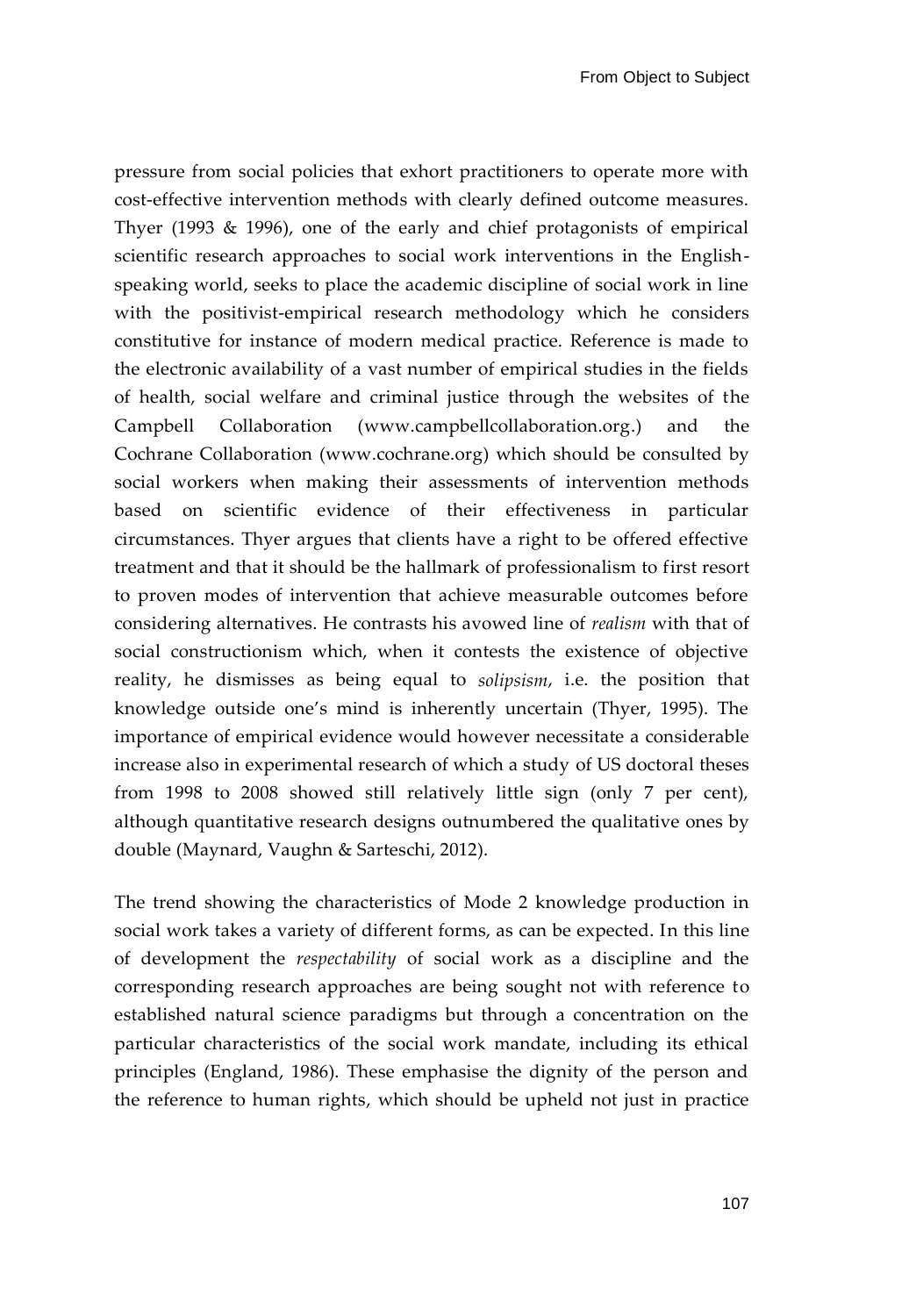but also in research. While this concern has influenced social work approaches practically since the beginning of its quest for professionalization, the implications for research, which are indeed radical if applied consistently, have only recently gained prominence (Shaw, 2008) in the context of the wider social, cultural and political changes referred to above.

While the contrast between social work as science and social work as *art* referred to rather incompatible paradigms of epistemology some decades ago, the gulf between both does not seem to be narrowing. New social movements have contributed significantly to the change in perspective in the relation between experts and service users, between professionals and clients, between expertise based on academic training and expertise based on direct personal experience. Feminism, for instance, asserted the right of women to define their position and their demands for recognition on their own terms, particularly with regard to issues of health, social status and work. Ethnic minorities through the civil rights movement challenged the patronising condescendence associated with *tolerance* and charitable compensation schemes and claimed instead the right to self-determination and the recognition of *difference*; they identified and resisted the various overt and indirect pressures exerted on them to assimilate to majority values and habits. And similarly the disability movement, spearheaded by *People First*, declared people with disabilities as the actual protagonists of any campaign for change as the true experts in matters of their needs and demands. The new social movements also brought the role of volunteers and indeed of users themselves or potential users of social services more directly into play, no longer as inferior recipients of instructions or advice but as protagonists of (self-help) interventions. They define their priorities often very differently from professionals and challenge the power positions from which they were being *categorised* and *processed*. This threatened to undermine the claim to restricted professional expertise and exclusivity of knowledge on which the power of modern scientists and professionals was founded and also the expansion of social services but it also opened up new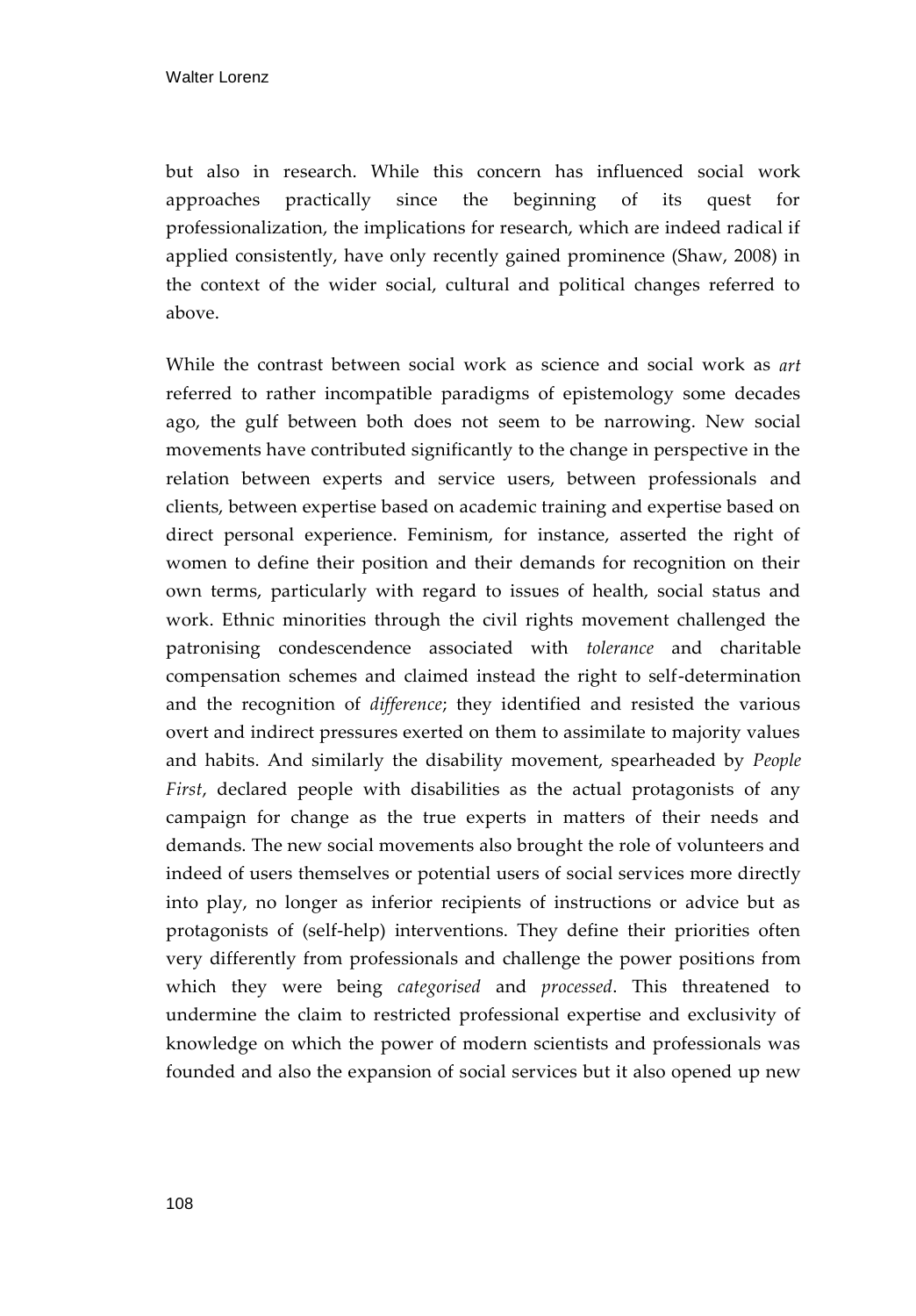forms of participation and collaboration (Beresford, 2007) and with that a new version of professionalism.

These developments therefore constitute both a very particular challenge and an opportunity for social work, given its alleged state of *incomplete professionalization* in comparison to other established professions like psychology or medicine. The crucial question is, does the greater openness towards new ways and new sources of knowledge production hinder the process of professionalization in social work and even spell a relinquishing of accountability according to established scientific criteria and practices, or does it on the contrary make the profession more accountable because of its readiness to involve service users directly in the production of practicerelevant knowledge?

Modernity meant above all the total transformation of social relations in terms of what Giddens (1990) calls a process of *disembedding*, i.e. the questioning and dissolving of *taken-for-granted* relations at all levels of society and their complete re-structuring according to new, *modern* principles. These principles were on the one hand aimed at ensuring greater personal freedom and autonomy, emphasising the right to choose marriage partners, religious and political affiliations and careers, on the other hand they represented new *necessities* such as the rationality of purposeful actions in economy and bureaucracy (Weber, 1947). The potential for autonomy and emancipation therefore stood directly in opposition to new forms of domination and oppression; science and technological progress played a role in both advances that had a liberating effect in medicine, for instance, or new instruments to spare people hard labour and to facilitate transport and communication, but also in promoting industrialisation with its dehumanising aspects and modern forms of warfare and political control (Hobsbawm, 1996).

The search for reliable and useful knowledge played a key role in the technology areas as much as in social sciences. In the course of radical changes in social order, individual life choices had to be brought in line with *the common good*, which meant with objective, impersonal criteria and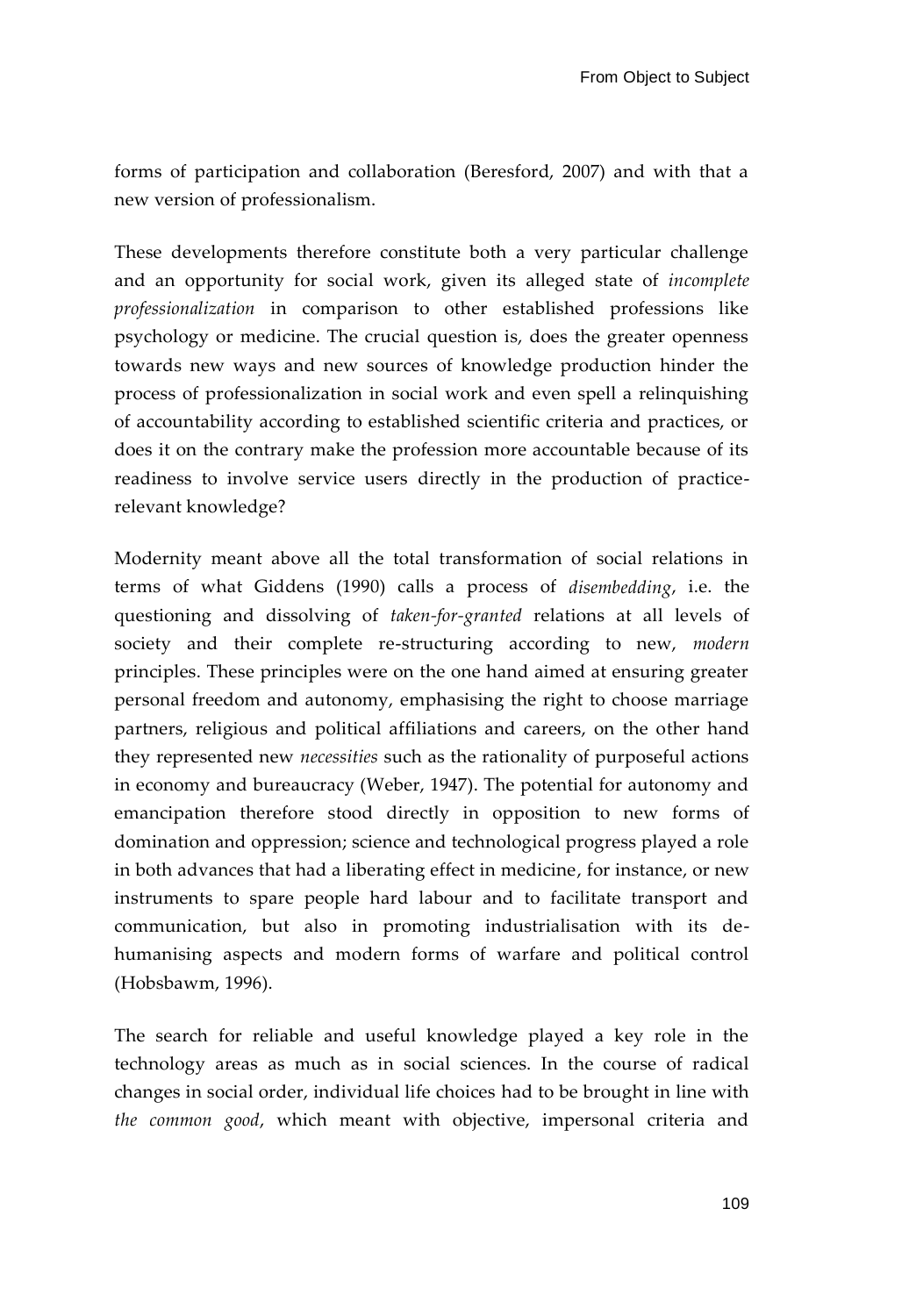arrangements that can determine the structural basis of society and secure the stability of social relations. Therefore, the interplay between structure and agency became a dominant theme, not just in the emerging academic discipline of sociology where it concerns social scientists to this very day, but also in the design of social services and in the shaping of corresponding methodological and professional approaches.

Early sociologists like Comte, Durkheim or Spencer were primarily concerned with this question and investigated the structural side of society. Their methodology oriented itself on the successes natural sciences had begun to demonstrate through the use of *positive*, i.e. objectifying research methods that established causal regularities and hence laws of nature by means of deduction. Empirical findings secured their status of objectivity by deliberately distancing observers from the objects of observation. Just as progress in medicine, in industrial and military technology, in agricultural food production and also in bureaucratic administration had helped to establish the natural science paradigm as the hallmark of modernity and the motor of progress, so these sociologists presented their *laws of society* as a means of revealing the secrets of the structure of societies and saw in that the means of improving their functioning.

But this was not the only way of establishing the scientific status of sociology. Placing this discipline in the tradition of historical and humanistic sciences with their emphasis on the methodology of hermeneutics, the sociological school according to Max Weber (1975) declared inter-subjective processes of understanding (*verstehen*) as a more appropriate way of capturing what factors account for the integration of societies. Human beings are capable of attributing meaning to their actions and this cannot be represented in statistics but only in archetypical social behaviour patterns that are subject to continuous modifications.

The contrast between agency and structure is also reflected in the divergent pathways into knowledge production in the early phases of the professionalization of social work. The earliest textbooks in social work simply gave examples of good practice and intended to derive from them a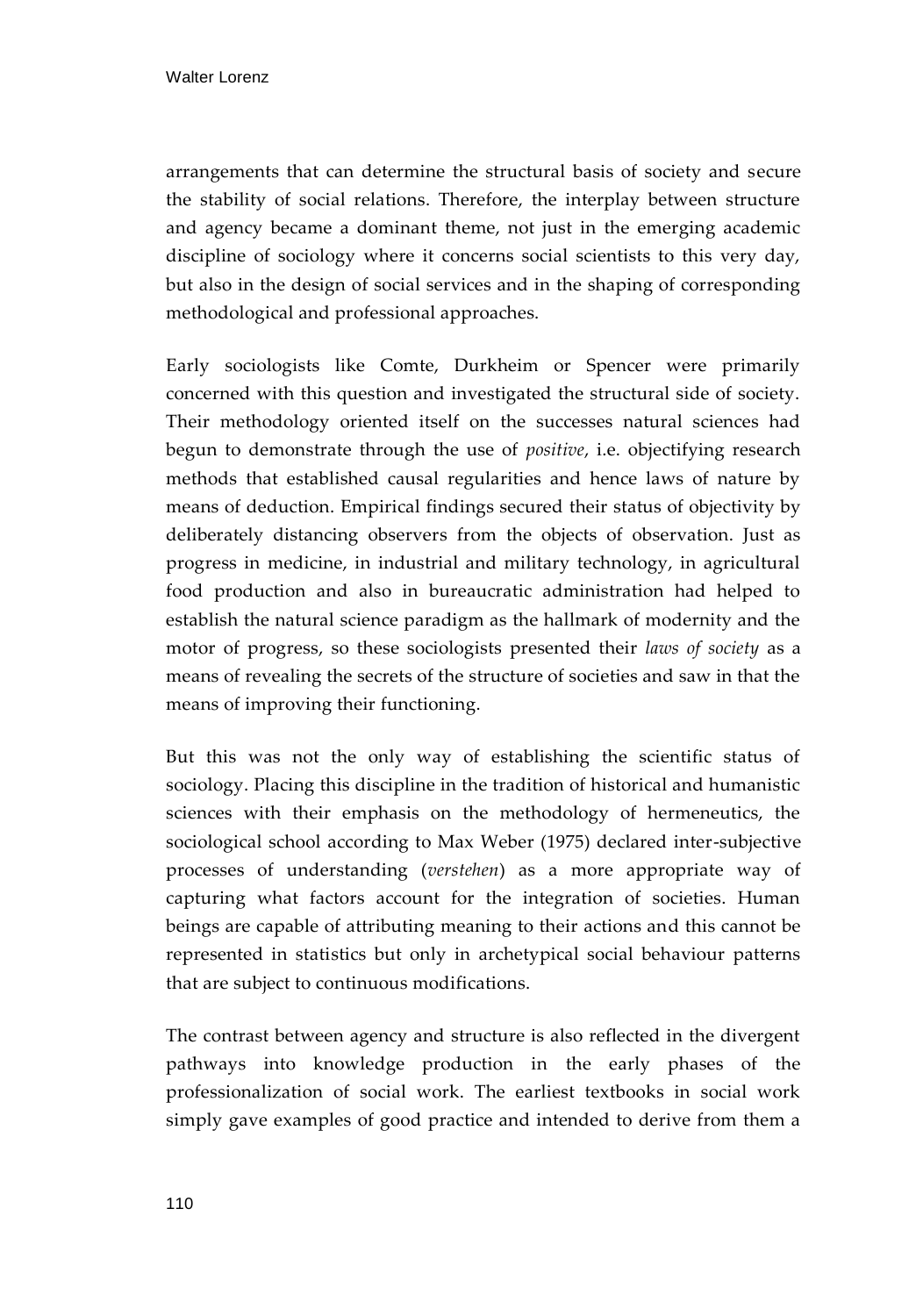specific methodology of case by case intervention, namely that of casework, (e.g. Bosanquet , 1914). The emerging profession was engaged in *learning by doing* and genuinely devoted itself, at least where it was professionally and non-judgementally oriented, to getting to know the concerns of *ordinary people* who largely occupied a world completely different from that of the helpers. The professional intention was to thereby stimulate and support the agency of the recipients of help and to foster their autonomy. This concern for agency and immediacy can be found in all strands of this diverse profession, in casework as mentioned, but also in community work where the concept of *settlements* stressed the importance of living and working amidst *the people* and sharing their daily experiences more immediately than the occasional visits to problematic neighbourhoods would otherwise permit (Shaw, 2008). And more generally, social pedagogy in the ideas of key promoters of this methodology and the ensuing movements, like Pestalozzi, Wichern, Fröbel and Salomon developed a distinctly modern role; it promoted the social integration of people threatened with marginalisation by challenging the oppressive *educational regimes* as practised within the institutional framework of the school or the residential home to promote autonomy and self-responsibility in the learner over the entire life-cycle. So while paying attention to the actual life circumstances and needs of people caught up in the profound transformation processes at the time, the social professions also assumed a role that went beyond the immediate situation of need and helped to define the modern concern with the creation and the shaping of *the social sphere*. Moreover, they did so not by translating abstract scientific theories to practice but by constructing their methodology from daily experiences, albeit with reference to *science* in the form of systematic enquiry.

These early social workers contrasted their *modern* approach to charitable assistance with that of traditional *almsgiving* based on benevolence and wanted to pursue an educational programme that induced conformity with rational, sensible criteria of behaviour. The motto was to give only *organised* charitable assistance as represented by the Charity Organisation Society, one of whose founders wrote, "charity is not spasmodic, casual and emotional,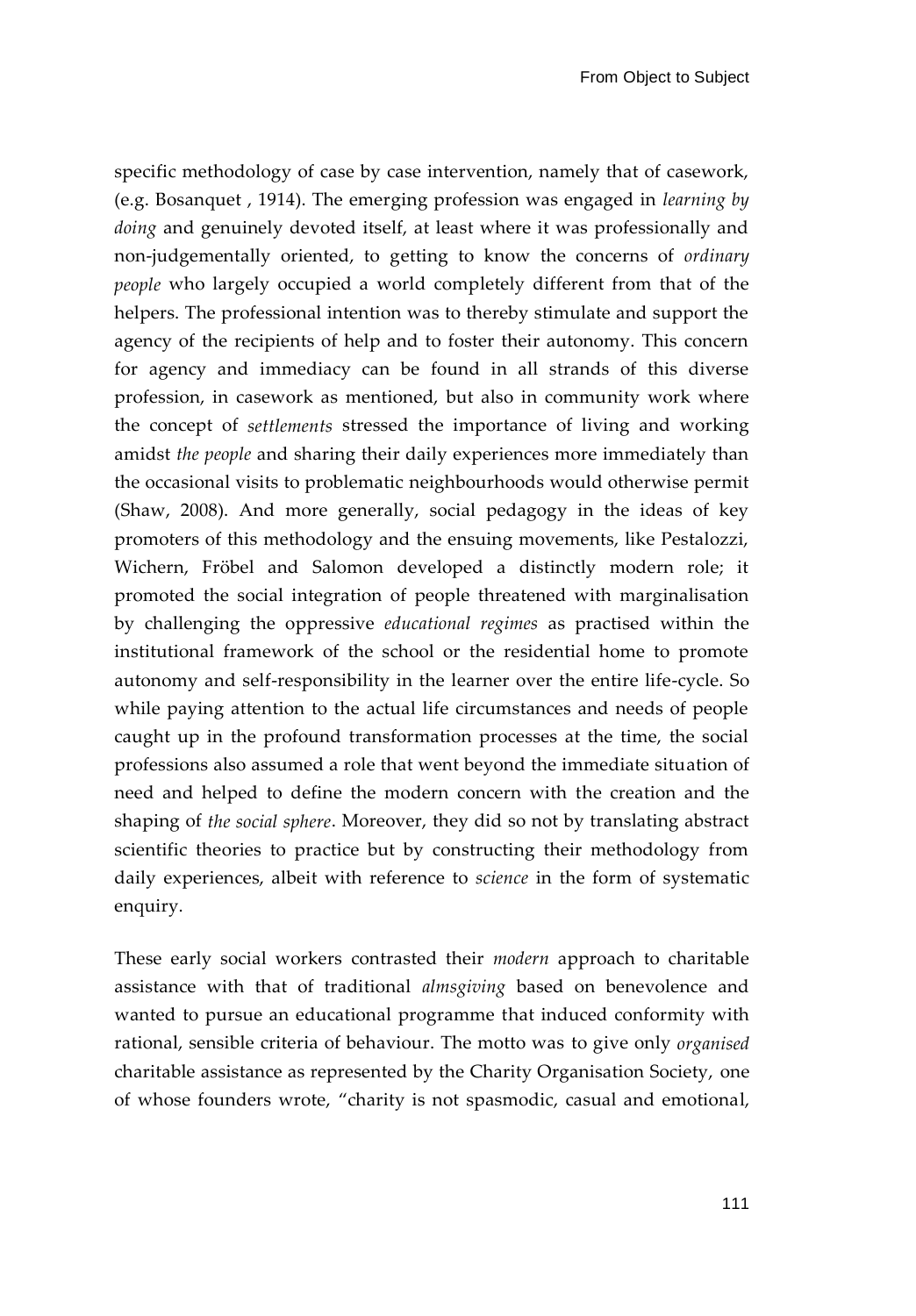but, like science, an all-observing, all-comprising intelligence. It is not antagonistic to science; it is science – the science of life – in operation – knowledge doing its perfect work" (Charles Loch, quoted in Timms, 1968, p. 59). The ability to recognise the dignity of human beings as authors of their decisions marks indeed the beginning of professional social work approaches in distinction from the moralistic and patronising attempts by charity workers to prescribe socially approved forms of behaviour to their clients in return for receiving material assistance (Peel, 2011). In that first phase of professionalization, it was realised that treating people merely as objects and manipulating their behaviour, even for a *good cause*, was not only ethically unacceptable, according to Kant's Categorical Imperative, but also did not produce lasting effects in terms of an increase in competence and responsibility on the part of the recipients. Reflections on such observations and a turn towards a detailed analysis of practice experiences marks social work out as an agent of modernity and enabled it to put pre-modern charity attitudes and approaches at a clear distance.

The realisation of the ineffectiveness of interventions that exercised manipulative moral pressure on people constituted the starting point for two methodological developments that were of lasting importance for social work's epistemology. One was critical of the *person-to-person* approach of casework as it could be seen as searching for the causes of impoverishment at the personal level. In England, the Fabian Society advocated instead structural reforms based on the extensive poverty surveys by Booth in London and Rowntree in York (Glennerster et al., 2004). Their results from large-scale quantitative data, gathered in the working class areas of these big cities, demonstrated that poverty was not a consequence of imprudent individual behaviour but of inadequate income, housing and work opportunities. Casework was accused of ignoring these structural *facts* and hence of *blaming the victims*, at least implicitly.

This opposition had an immediate effect on the early training programmes in both the UK and the USA. Where these had until now consisted largely of *on the job courses* for volunteers of the COS to improve their *family work*, they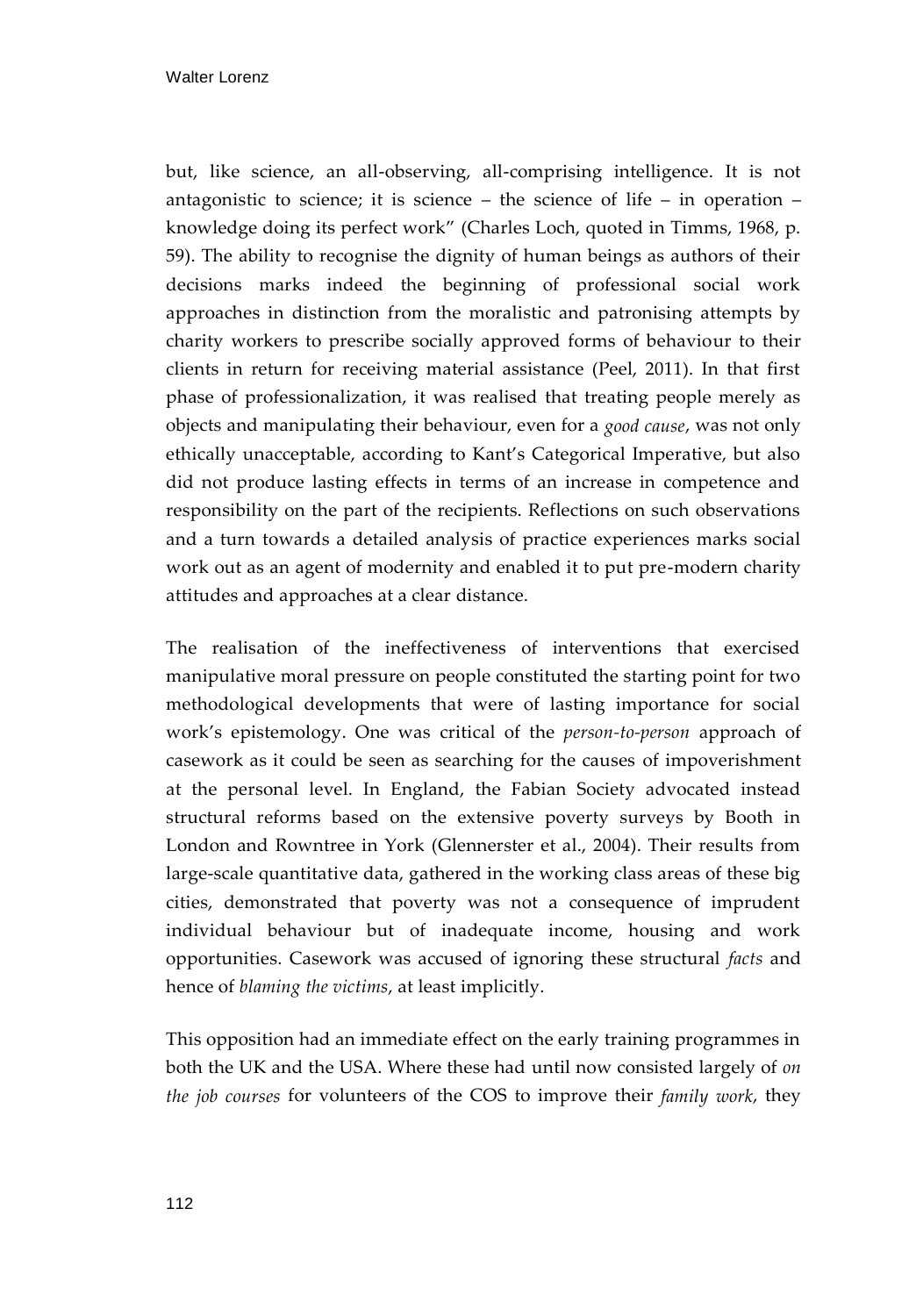now took on an academic character with the founding of the London School of Economics (1905), a foundation of the Fabian Society, and various academic schools in the USA in affiliation with universities such as Michigan and Columbia. This meant that training assumed a decisive social science orientation in affinity with the newly established academic discipline of sociology in its *structural* orientation and confronted practitioners with political issues of inequality and a commitment to social reform while at the same time paying attention to individual situations of need.

The second line of development towards a scientific basis of social work concerned interventions at the personal level. In view of the *resistance* clients showed towards *good advice* the advances of psychoanalytic insights into the unconscious mind helped to explain these reactions and to interpret them no longer as *moral deficits*, like lack of gratitude or moral weakness, but as common psychological reactions that had origins which fitted a scientific theory (Hollis, 1939). This helped to establish the reputation of casework in close proximity to therapy, particularly in clinical settings like the Child Guidance Movement.

Both these scientific paradigms which formed the lasting basis for social work training, the social science frame and analytic psychology, operated with the notion that the causes of problems could be established objectively. Nevertheless, the application of these scientific principles in concrete situations of intervention always required the simultaneous attention to and recognition of the element of human agency. The early textbooks of social work by Mary Richmond (1917) and Alice Salomon (1926), characteristically called *Social Diagnosis* with reference to the role diagnosis played in modern medicine, tried to combine the objectivity of a comprehensive collection of data as they described a person's circumstances with the concern for the subjective meaning clients attribute to their circumstances. There was, however, always the danger, particularly with the models of the unconscious mind supplied by psychoanalysis, that the professional would understand their clients better than they themselves were able to and that thereby an element of *objectification* dominated the professional relationship.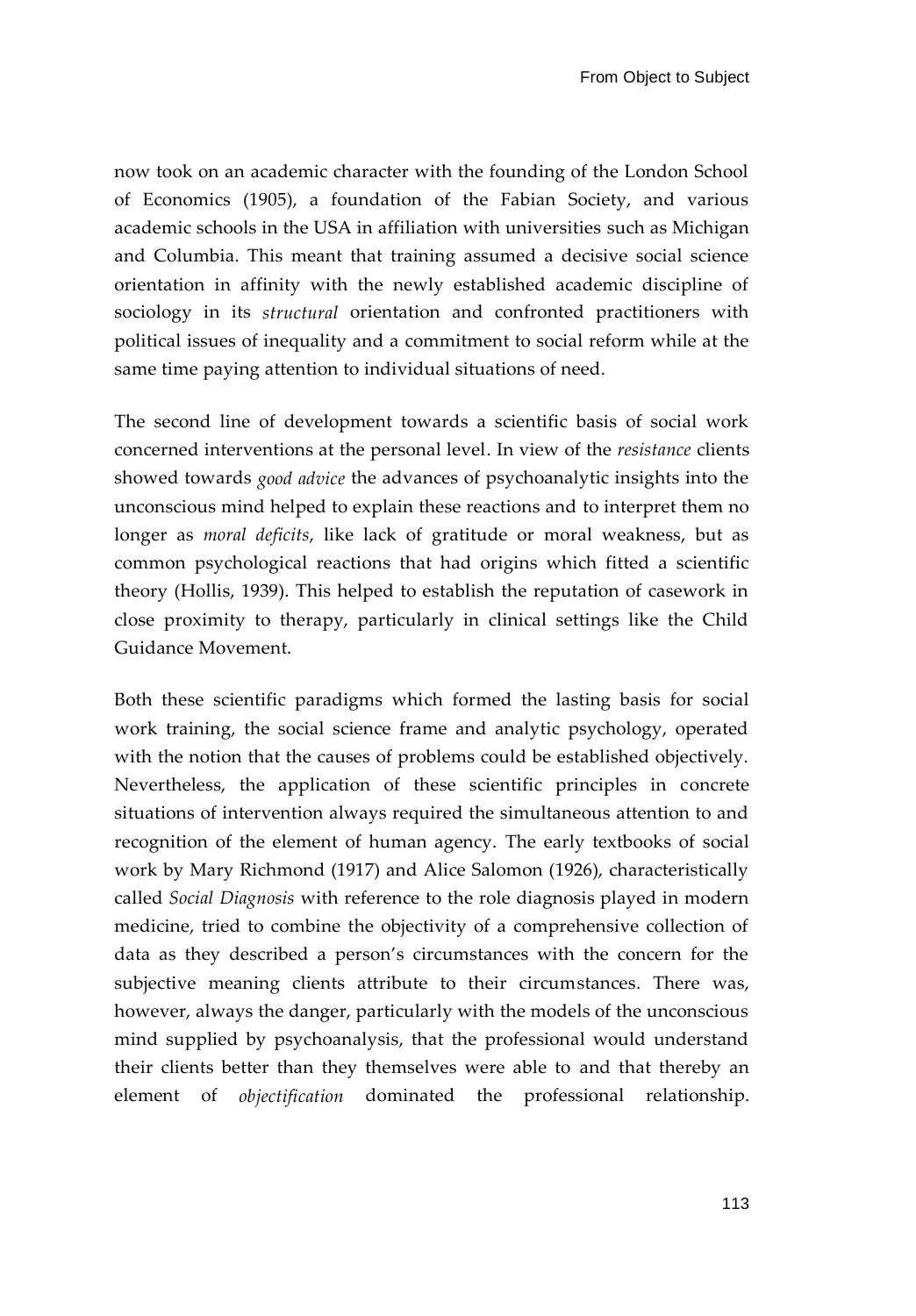Relationship, like *evidence* became thereby key terms in the social work methods repertoire that encapsulate the typically modern ambiguity of the search for objectivity and at the same time the need for the subjective endorsement of the validity of any knowledge gained concerning a particular life situation.

This schematic portrayal of early approaches to research and theory formation in social work highlights a fundamental dilemma that permeates social work right to the present. On the one hand, it considers its mandate to be that the professionals should come close to the social concerns of their clientele and their subjective interpretations as the key to understanding the individual situation. The symptoms of *social problems*, in contrast to medical or psychological difficulties, do not manifest themselves in categorised form of distinct diseases or behavioural deficits, but have an undifferentiated *lifeworld* character, that also needs to be approached in lifeworld manner. This means for knowledge production in social work that the distinction between *objective knowledge* and *context* is simply not possible and that social work research needs to always be related to both.

It is from this historical and fundamental perspective on the nature of social work that the current crisis in knowledge production becomes a highly relevant topic for social work. In this crisis, it is indicative that the question of accountability is becoming more acute. Professionals come under more public scrutiny, resources have to be applied more efficiently and the voice of the service user cannot be ignored any longer, and this is across all professions. However, the manner in which that voice is being heard and in which it influences professional forms of practice needs to be examined very carefully, in relation to both research methodology and models of practice. More specifically, the issue of participation in both contexts reconfigures a fundamental dilemma of modernity, namely that between technical feasibility and ethical responsibility. Social work has a prime responsibility for holding both those aspects together and for thereby enhancing the liberating potential of modernity and safeguarding particularly vulnerable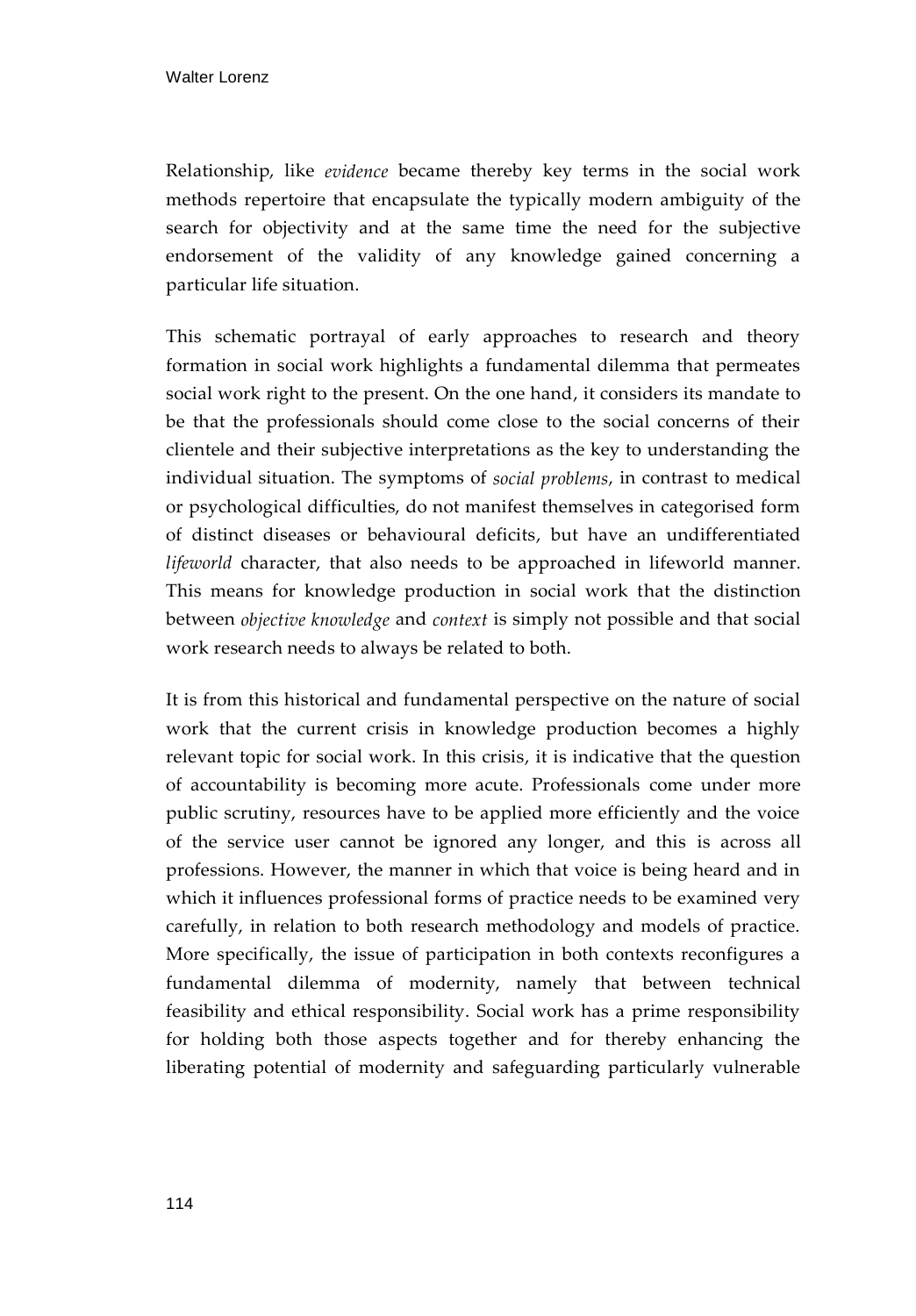members of society against becoming objects of technical manipulation and oppression (Otto, Polutta & Ziegler, 2009).

The danger of such *objectification* arises not just from explicit political ideologies as was the case for instance under Nazism in Germany, but also from the apparent *rationale* of dictates of efficiency and effectiveness as they are currently dominating the organisation of social services. It is an awareness of such dangers that the concept of *evidence based practice* in social work needs to be examined carefully and critically. Without taking into consideration the political context in which the costs of social services are being portrayed as an unnecessary burden on society and in which the dictates of the market, introduced progressively into social service management through privatisation, are being seen as self-evident and beyond discussion, the orientation towards evidence based practice can easily become an instrument of subjecting users of social services to that regime.

Social work in the light of its history and its important position as a modern profession has therefore the responsibility to maintain and develop further a critical stance towards the use of *evidence* and more generally of scientific research conducted in a manner that treats people as objects (Mullen & Streiner, 2006). There is no research method or school of epistemology that offers an *ideal solution* to the dilemmas posed in the ongoing social transformation processes. Both the reference to objective, structural conditions that impact negatively on people's well-being and the reference to their right to give subjective meaning and to show agency in the light of those structural determinants have their justification in a project of *society building* that is the ultimate challenge of modernity.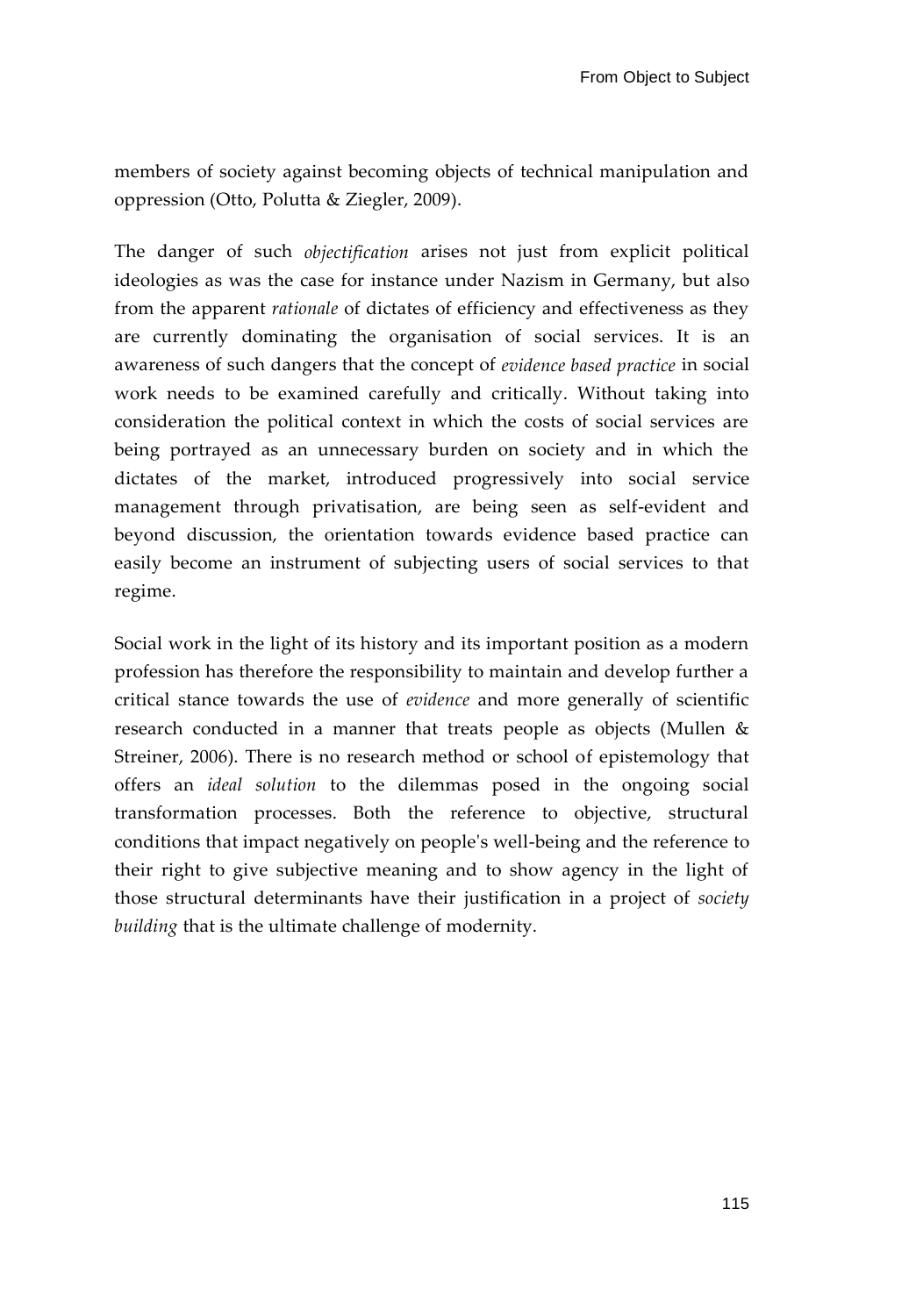## References

Bauman, Z. (2000). *Liquid Modernity*. Cambridge: Polity Press.

- Beck, U., Giddens, A. & Lash, S. (eds.). (1994). *Reflexive modernization*. Cambridge: Polity Press.
- Beresford, P. (2007). The role of service user research in generating knowledge-based health and social care: from conflict to contribution. *Evidence & Policy, 3*(4), p. 329–341.
- Bosanquet, H. D. (1914). *Social work in London, 1869 to 1912: A history of the Charity Organisation Society*. New York, NY: E. P. Dutton & Co.
- Duggal, R., & Menkes, D. (2011). Evidence-based medicine in practice. *International Journal of Clinical Practice, 65*(6), 639–644. doi:10.1111/j.1742- 1241.2011.02681.x.
- England, H. (1986). *Social Work as Art: Making Sense for Good Practice*. London: Allen and Unwin.
- Fook, J. (2004). What professionals need from research, evidence-based practice, in D. Smith (ed.), *Social Work and Evidenced-Based Practice,* pp. 29–46. London: Jessica Kingsley.
- Gibbons, M., Limoges, C., Nowotny, et al. (1994). *The New Production of Knowledge: The Dynamics of Science and Research in Contemporary Societies.*  SAGE: London.
- Giddens, A. (1990). *The Consequences of modernity*. Cambridge: Polity Press.
- Glennerster, H., Hills, J., Piachaud, et al. (2004). *One hundred years of poverty and policy.* York: Joseph Rowntree Foundation.
- Grady, M. D. & Drisko, J. W. (2012). *Evidence-Based Practice in Clinical Social Work.* London etc.: Springer
- Gray, M. & Schubert, L. (2010). Turning Base Metal into Gold: Transmuting Art, Practice, Research and Experience into Knowledge. *British Journal of Social Work*, 40, pp. 2308–2325. doi:10.1093/bjsw/bcq047.
- Hessels, L. K. & van Lente, H. (2008). Re-thinking new knowledge production: A literature review and a research agenda. *Research Policy , 37*(4), pp. 740–760. doi:10.1016/j.respol.2008.01.008.
- Hobsbawm, E. (1996). *The Age of Revolution, 1789–1898.* New York: Vintage Books.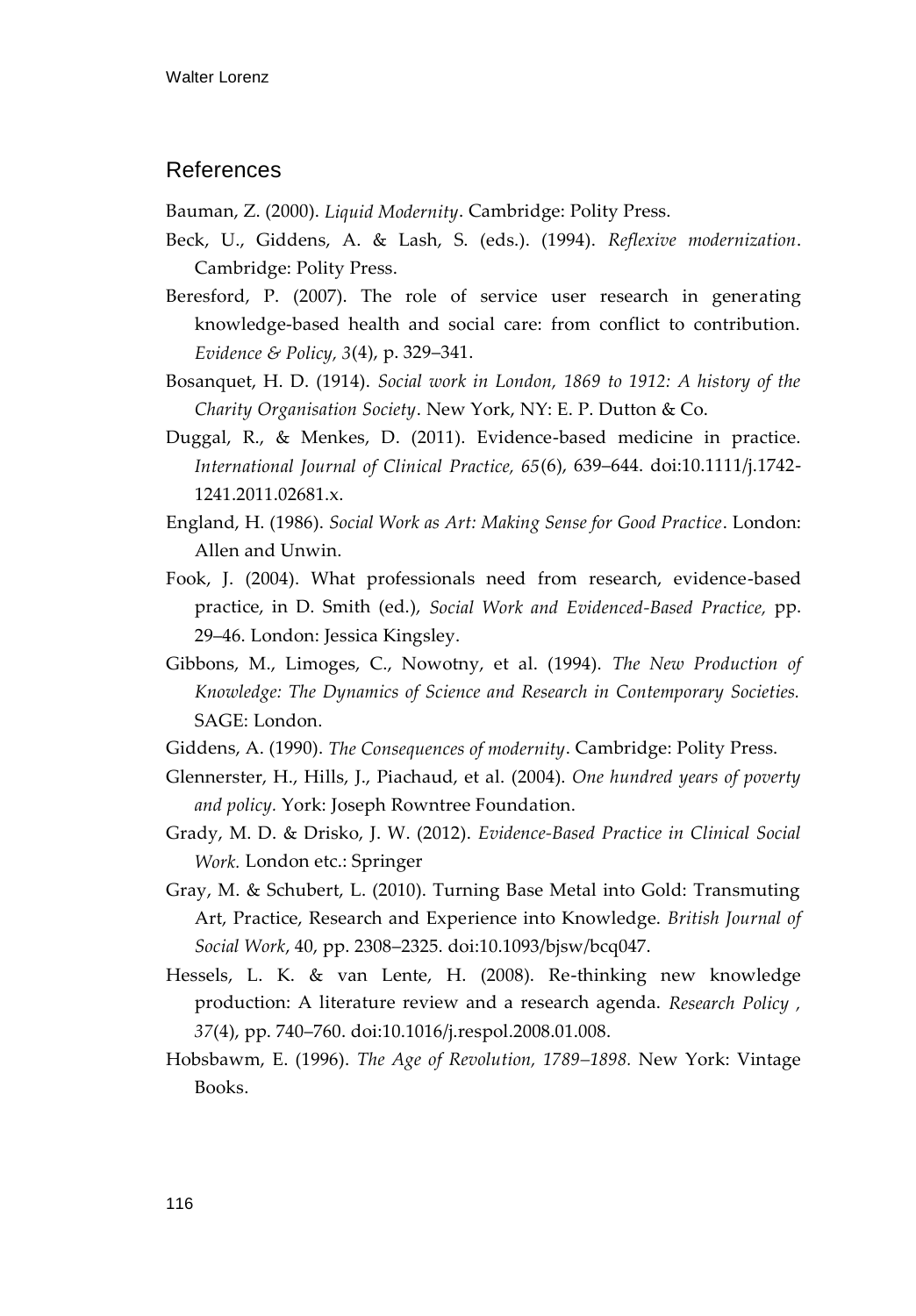- Hollis, F. (1939). *Social case work in practice. Six case studies.* New York: Family Services Association of America.
- Horkheimer, M. & Adorno, T. W. (2002). *Dialectic of Enlightenment; philosophical fragments* (ed. G. Schmid Noerr). Stanford: Stanford University Press.
- Hutton, W. & Giddens, A. (2000). *On the edge: living with global capitalism*. London: Jonathan Cape.
- Marsh, P. & Fisher, M. (2008). The Development of Problem-Solving Knowledge for Social Care Practice. *British Journal of Social Work,* 38, p. 971–987, doi:10.1093/bjsw/bcm116.
- Mayer, J. & Timms, N. (1970). *The Client Speaks.* London: Routledge and Kegan Paul.
- Maynard, B. R., Vaughn, M. G. & Sarteschi, C. M. (2012). The empirical status of social work dissertation research: characteristics, trends and implications for the field. *British Journal of Social Work*. doi:10.1093/bjsw/bcs123
- Mullen, E. J., & Streiner, D. L. (2006). The evidence for and against evidencebased practice. In A. R. Roberts & K. R. Yeager (Eds.), *Foundations of evidence-based social work practice*, p. 21–34. New York: Oxford University Press.
- Otto, H.-U., Polutta, A. & Ziegler, H. (2009). *Evidence-based practice – Modernising the knowledge base of social work*. Opladen: B. Budrich.
- Peel, M. (2011). *Miss Cutler and the Case of the Resurrected Horse: Social Work and the Story of Poverty in America, Australia and Britain.* Chicago: University of Chicago Press.
- Salomon, A. (1926). *Soziale Diagnose* (Social Diagnosis). Berlin: Heymanns.
- Shaw, I. (2008). Merely experts? Reflections on the history of social work, science and research. *Research, Policy and Planning, 26*(1), p. 57–65.
- Thyer, B. A. (1993). Social work theory and practice research: The approach of logical positivism. *Social Work and Social Services Review, 4*, p. 5–26.
- Thyer, B. A. (1996). Guidelines for applying the empirical clinical practice model to social work. *Journal of Applied Social Sciences, 20*, p. 121–127.
- Thyer, B. A. (1995). *Constructivism and solipsism: Old wine in new bottles? Social Work in Education, 17,* p. 63–64.